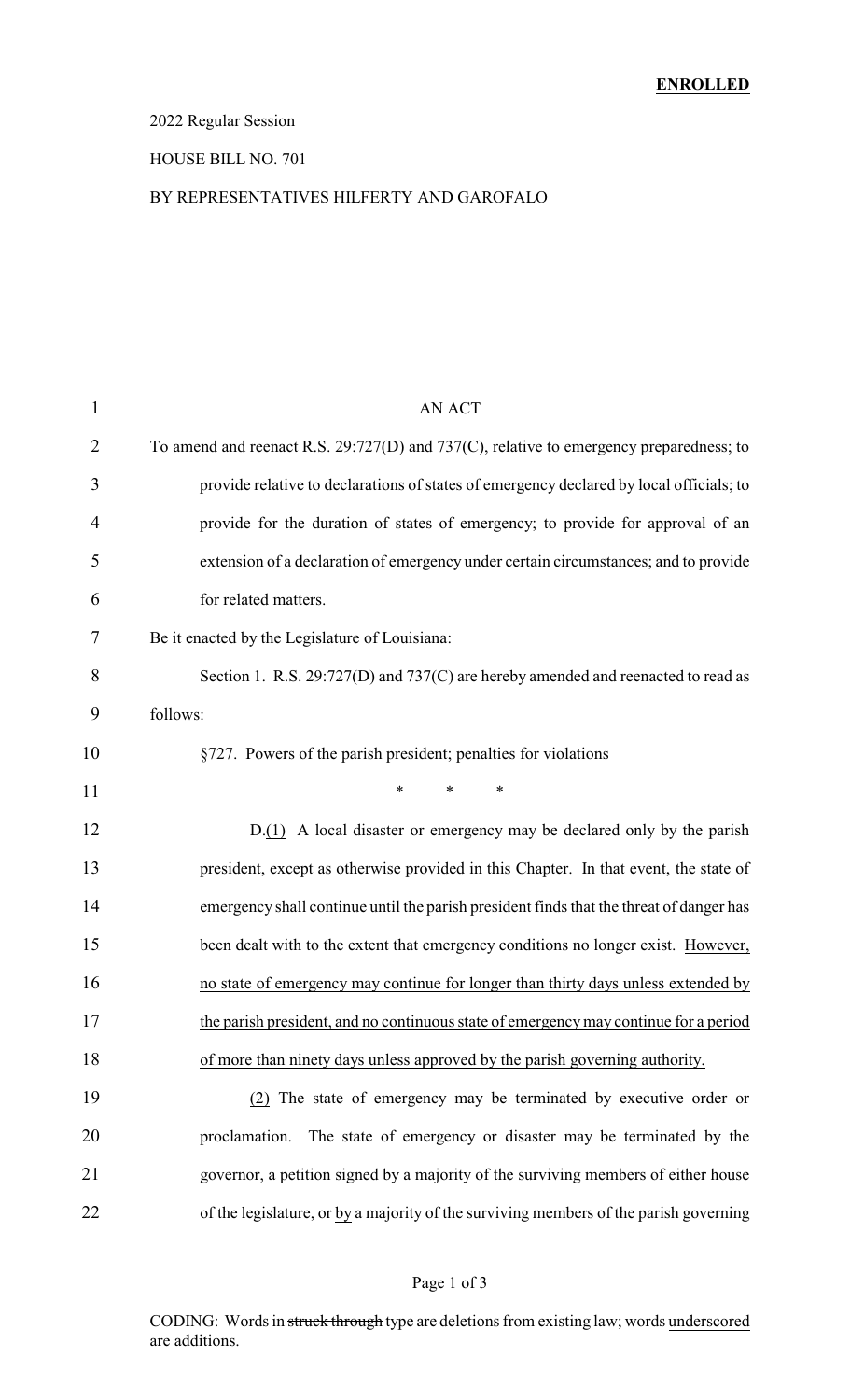| $\mathbf{1}$   | The document terminating the state of emergency or disaster may<br>authority.            |
|----------------|------------------------------------------------------------------------------------------|
| $\overline{2}$ | establish a period during which no other declaration of emergency or disaster may        |
| 3              | be issued. The termination of a state of disaster or emergency pursuant to this          |
| 4              | Paragraph shall not affect changes to polling places for an election being conducted     |
| 5              | in accordance with R.S. 18:401.1 or 401.2.                                               |
| 6              | (3) All executive orders or proclamations issued under this Subsection shall             |
| 7              | indicate the nature of the emergency, the area or areas which are or may be affected,    |
| 8              | and the conditions which brought it about. Any order or proclamation declaring,          |
| 9              | continuing, or terminating a local disaster or emergency shall be given prompt and       |
| 10             | general publicity and shall be filed promptly with the office of emergency               |
| 11             | preparedness and the office of the clerk of court.                                       |
| 12             | $\ast$<br>$\ast$<br>$\ast$                                                               |
| 13             | §737. Municipalities; authority to respond to emergencies                                |
| 14             | $\ast$<br>$\ast$<br>∗                                                                    |
| 15             | The state of emergency shall continue until the mayor or chief<br>C(1)                   |
| 16             | executive officer finds that the threat of danger has been dealt with to the extent that |
| 17             | emergency conditions no longer exist. The state of emergency may be terminated           |
| 18             | by executive order or proclamation, but However, no state of emergency may               |
| 19             | continue for longer than thirty days unless extended by the mayor or chief executive     |
| 20             | officer., and no continuous state of emergency may continue for a period of more         |
| 21             | than ninety days unless approved by the municipal governing authority.                   |
| 22             | (2) The state of emergency or disaster may be terminated by the governor,                |
| 23             | parish president, a petition signed by a majority of the surviving members of either     |
| 24             | house of the legislature, a majority of the surviving members of the parish governing    |
| 25             | authority, or a majority of the surviving members of the municipal governing             |
| 26             | authority. The document terminating the state of emergency or disaster may               |
| 27             | establish a period during which no other declaration of emergency or disaster may        |
| 28             | be issued. The termination of a state of disaster or emergency pursuant to this          |
| 29             | Paragraph shall not affect changes to polling places for an election being conducted     |
| 30             | in accordance with R.S. 18:401.1 or 401.2.                                               |

# Page 2 of 3

CODING: Words in struck through type are deletions from existing law; words underscored are additions.